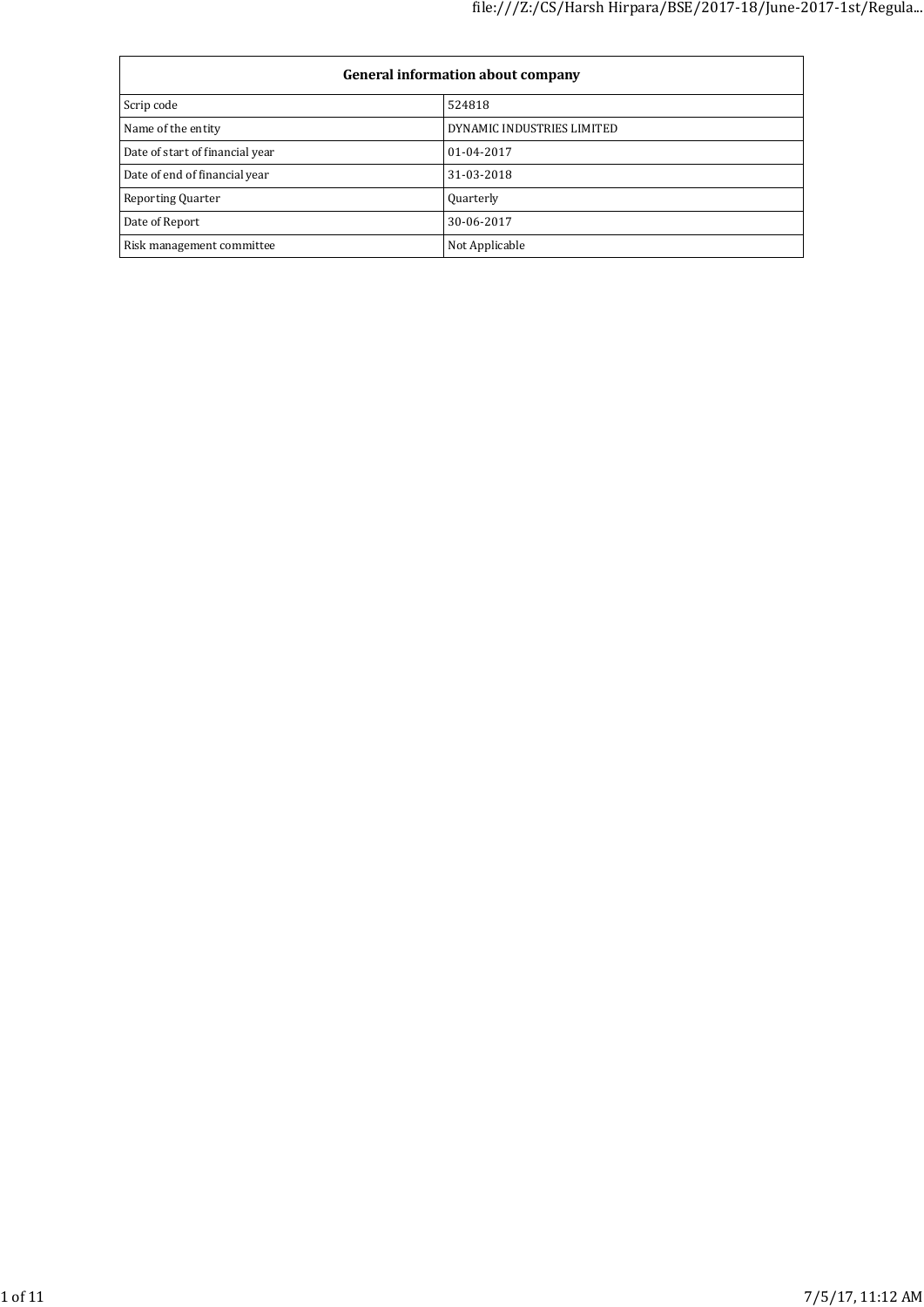|    | <b>Annexure I</b>                                              |                         |            |          |                                                |                            |                               |                                                                                      |                      |                                            |                                                                                                                                                    |                                                                                                                                                                          |                                                                                                                                                                                                               |       |
|----|----------------------------------------------------------------|-------------------------|------------|----------|------------------------------------------------|----------------------------|-------------------------------|--------------------------------------------------------------------------------------|----------------------|--------------------------------------------|----------------------------------------------------------------------------------------------------------------------------------------------------|--------------------------------------------------------------------------------------------------------------------------------------------------------------------------|---------------------------------------------------------------------------------------------------------------------------------------------------------------------------------------------------------------|-------|
|    | Annexure I to be submitted by listed entity on quarterly basis |                         |            |          |                                                |                            |                               |                                                                                      |                      |                                            |                                                                                                                                                    |                                                                                                                                                                          |                                                                                                                                                                                                               |       |
|    |                                                                |                         |            |          |                                                |                            |                               | <b>I. Composition of Board of Directors</b>                                          |                      |                                            |                                                                                                                                                    |                                                                                                                                                                          |                                                                                                                                                                                                               |       |
|    |                                                                |                         |            |          |                                                |                            |                               | Disclosure of notes on composition of board of directors explanatory                 |                      |                                            |                                                                                                                                                    |                                                                                                                                                                          |                                                                                                                                                                                                               |       |
|    |                                                                |                         |            |          |                                                |                            |                               | Is there any change in information of board of directors compare to previous quarter |                      |                                            |                                                                                                                                                    |                                                                                                                                                                          |                                                                                                                                                                                                               |       |
| Sr | Title<br>(Mr<br>Ms)                                            | Name of the<br>Director | PAN        | DIN      | Category 1<br>of directors                     | Category 2<br>of directors | Category<br>3 of<br>directors | Date of<br>appointment<br>in the<br>current term                                     | Date of<br>cessation | Tenure<br>of<br>director<br>(in<br>months) | No of<br>Directorship<br>in listed<br>entities<br>including<br>this listed<br>entity (Refer<br>Regulation<br>$25(1)$ of<br>Listing<br>Regulations) | Number of<br>memberships<br>in Audit/<br>Stakeholder<br>Committee(s)<br>including this<br>listed entity<br>(Refer<br>Regulation<br>$26(1)$ of<br>Listing<br>Regulations) | No of<br>post of<br>Chairperson<br>in Audit/<br>Stakeholder<br>Committee<br>held in<br>listed<br>entities<br>including<br>this listed<br>entity (Refer<br>Regulation<br>$26(1)$ of<br>Listing<br>Regulations) | Notes |
|    | Mr                                                             | Harin<br>Mamlatdarna    | AGAPM97590 | 00536250 | Executive<br>Director                          | Chairperson                |                               | 01-10-2015                                                                           |                      |                                            | 1                                                                                                                                                  | $\mathbf{1}$                                                                                                                                                             | $\mathbf{0}$                                                                                                                                                                                                  |       |
| 2  | Mr                                                             | Deepak<br>Chokshi       | ACOPC5387L | 00536345 | Executive<br>Director                          | Not<br>Applicable          | CEO-MD                        | 01-10-2015                                                                           |                      |                                            | 1                                                                                                                                                  | $\mathbf{0}$                                                                                                                                                             | $\bf{0}$                                                                                                                                                                                                      |       |
| 3  | Mr                                                             | Dinesh Jain             | ABNPI6717D | 00135889 | Executive<br>Director                          | Not<br>Applicable          |                               | 01-10-2015                                                                           |                      |                                            | $\mathbf{1}$                                                                                                                                       | $\mathbf{1}$                                                                                                                                                             | $\bf{0}$                                                                                                                                                                                                      |       |
| 4  | Mr                                                             | <b>Iatin Surti</b>      | AGSPS7752D | 05195572 | Non-<br>Executive -<br>Independent<br>Director | Not<br>Applicable          |                               | 14-08-2015                                                                           |                      | 22                                         | 1                                                                                                                                                  | 2                                                                                                                                                                        | $\overline{2}$                                                                                                                                                                                                |       |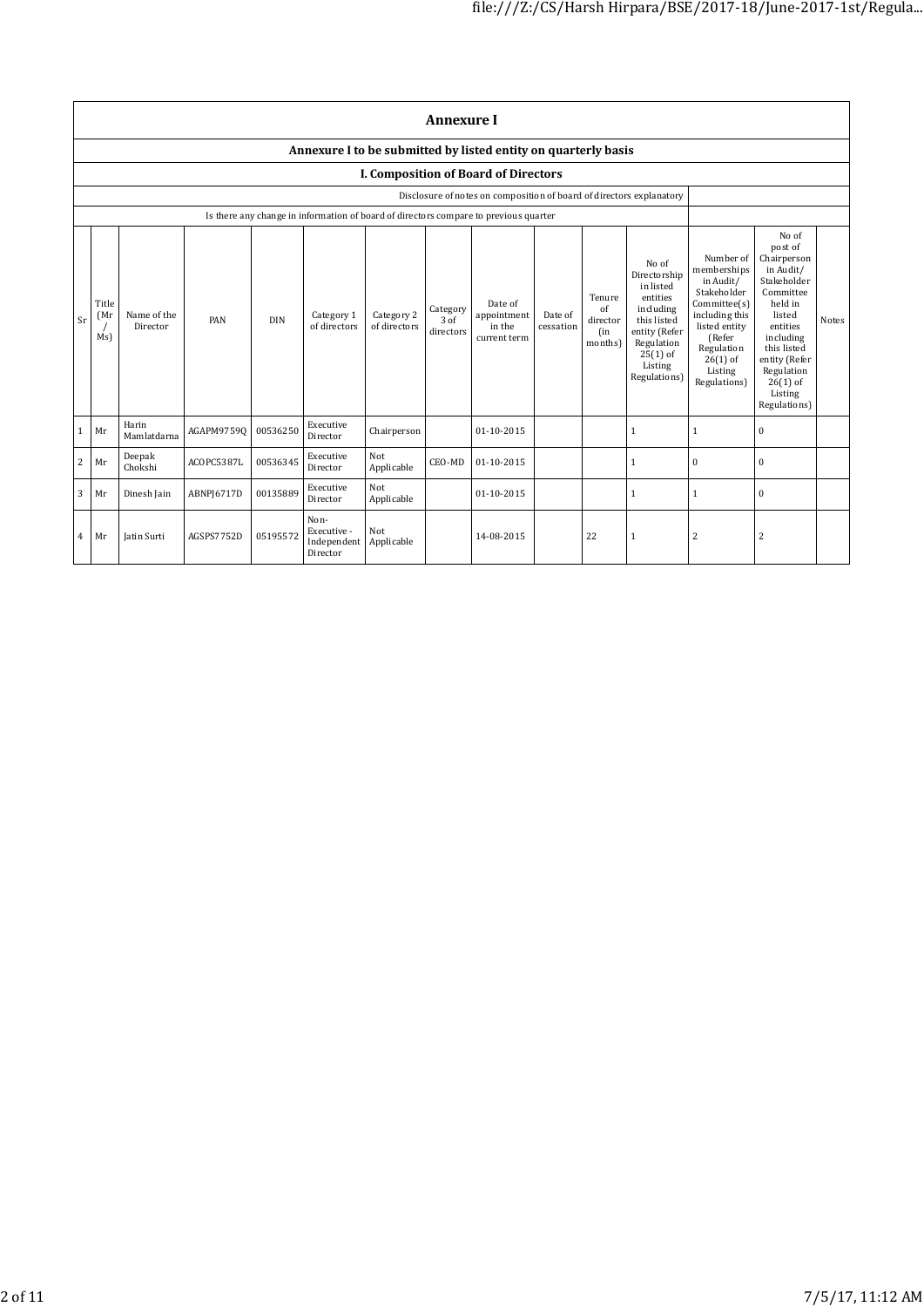|    | <b>Annexure I</b>                                              |                         |            |            |                                                |                                 |                               |                                                  |                      |                                            |                                                                                                                                                    |                                                                                                                                                                          |                                                                                                                                                                                                               |       |
|----|----------------------------------------------------------------|-------------------------|------------|------------|------------------------------------------------|---------------------------------|-------------------------------|--------------------------------------------------|----------------------|--------------------------------------------|----------------------------------------------------------------------------------------------------------------------------------------------------|--------------------------------------------------------------------------------------------------------------------------------------------------------------------------|---------------------------------------------------------------------------------------------------------------------------------------------------------------------------------------------------------------|-------|
|    | Annexure I to be submitted by listed entity on quarterly basis |                         |            |            |                                                |                                 |                               |                                                  |                      |                                            |                                                                                                                                                    |                                                                                                                                                                          |                                                                                                                                                                                                               |       |
|    |                                                                |                         |            |            |                                                |                                 |                               | <b>I. Composition of Board of Directors</b>      |                      |                                            |                                                                                                                                                    |                                                                                                                                                                          |                                                                                                                                                                                                               |       |
| Sr | Title<br>(Mr)<br>Ms)                                           | Name of the<br>Director | PAN        | <b>DIN</b> | Category 1<br>of directors                     | Category<br>$2$ of<br>directors | Category<br>3 of<br>directors | Date of<br>appointment<br>in the<br>current term | Date of<br>cessation | Tenure<br>of<br>director<br>(in<br>months) | No of<br>Directorship<br>in listed<br>entities<br>including<br>this listed<br>entity (Refer<br>Regulation<br>$25(1)$ of<br>Listing<br>Regulations) | Number of<br>memberships<br>in Audit/<br>Stakeholder<br>Committee(s)<br>including this<br>listed entity<br>(Refer<br>Regulation<br>$26(1)$ of<br>Listing<br>Regulations) | No of<br>post of<br>Chairperson<br>in Audit/<br>Stakeholder<br>Committee<br>held in<br>listed<br>entities<br>including<br>this listed<br>entity (Refer<br>Regulation<br>$26(1)$ of<br>Listing<br>Regulations) | Notes |
| 5  | Mr                                                             | Raghavdas<br>Lakhmani   | AATPL5636N | 05304347   | Non-<br>Executive -<br>Independent<br>Director | Not<br>Applicable               |                               | 14-08-2015                                       |                      | 22                                         | $\mathbf{1}$                                                                                                                                       | $\overline{c}$                                                                                                                                                           | $\mathbf{0}$                                                                                                                                                                                                  |       |
| 6  | Mr                                                             | Pravinchandra<br>Master | AAWPM1727E | 05195587   | Non-<br>Executive -<br>Independent<br>Director | Not<br>Applicable               |                               | 14-08-2015                                       |                      | 22                                         | $\mathbf{1}$                                                                                                                                       | 2                                                                                                                                                                        | $\mathbf{0}$                                                                                                                                                                                                  |       |
| 7  | Mrs                                                            | Viraj Shah              | AAEPF6321P | 07220630   | Non-<br>Executive -<br>Independent<br>Director | Not<br>Applicable               |                               | 29-06-2015                                       |                      | 24                                         | 1                                                                                                                                                  | 2                                                                                                                                                                        | $\bf{0}$                                                                                                                                                                                                      |       |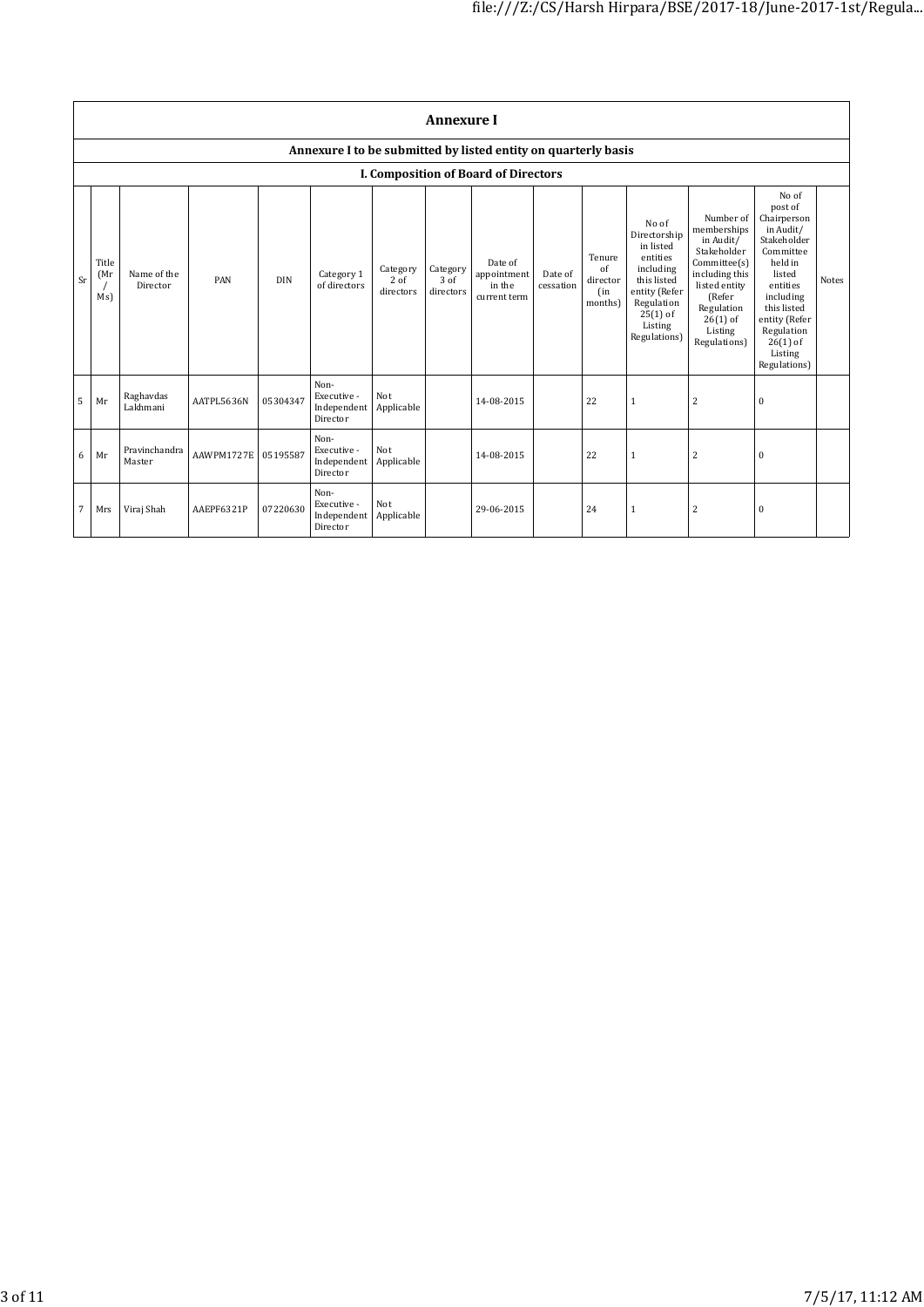|              | <b>Annexure 1</b>                        |                              |                                                                              |                            |                            |  |  |  |  |
|--------------|------------------------------------------|------------------------------|------------------------------------------------------------------------------|----------------------------|----------------------------|--|--|--|--|
|              | <b>II. Composition of Committees</b>     |                              |                                                                              |                            |                            |  |  |  |  |
|              |                                          |                              | Disclosure of notes on composition of committees explanatory                 |                            |                            |  |  |  |  |
|              |                                          |                              | Is there any change in information of committees compare to previous quarter |                            |                            |  |  |  |  |
| Sr           | Name Of Committee                        | Name of Committee<br>members | Category 1 of directors                                                      | Category 2 of<br>directors | Name of other<br>committee |  |  |  |  |
| $\mathbf{1}$ | Audit Committee                          | Pravinchandra Master         | Non-Executive -<br><b>Independent Director</b>                               | Chairperson                |                            |  |  |  |  |
| 2            | <b>Audit Committee</b>                   | Raghavdas Lakmani            | Non-Executive -<br><b>Independent Director</b>                               | Member                     |                            |  |  |  |  |
| 3            | <b>Audit Committee</b>                   | <b>Iatin Surti</b>           | Non-Executive -<br><b>Independent Director</b>                               | Member                     |                            |  |  |  |  |
| 4            | Audit Committee                          | Viraj Shah                   | Non-Executive -<br><b>Independent Director</b>                               | Member                     |                            |  |  |  |  |
| 5            | Nomination and<br>remuneration committee | Pravinchandra Master         | Non-Executive -<br><b>Independent Director</b>                               | Chairperson                |                            |  |  |  |  |
| 6            | Nomination and<br>remuneration committee | Raghavdas Lakmani            | Non-Executive -<br><b>Independent Director</b>                               | Member                     |                            |  |  |  |  |
| 7            | Nomination and<br>remuneration committee | <b>Iatin Surti</b>           | Non-Executive -<br><b>Independent Director</b>                               | Member                     |                            |  |  |  |  |
| 8            | Nomination and<br>remuneration committee | Viraj Shah                   | Non-Executive -<br>Independent Director                                      | Member                     |                            |  |  |  |  |
| 9            | Stakeholders Relationship<br>Committee   | Pravinchandra Master         | Non-Executive -<br><b>Independent Director</b>                               | Chairperson                |                            |  |  |  |  |
| 10           | Stakeholders Relationship<br>Committee   | Harin Mamlatdarna            | <b>Executive Director</b>                                                    | Member                     |                            |  |  |  |  |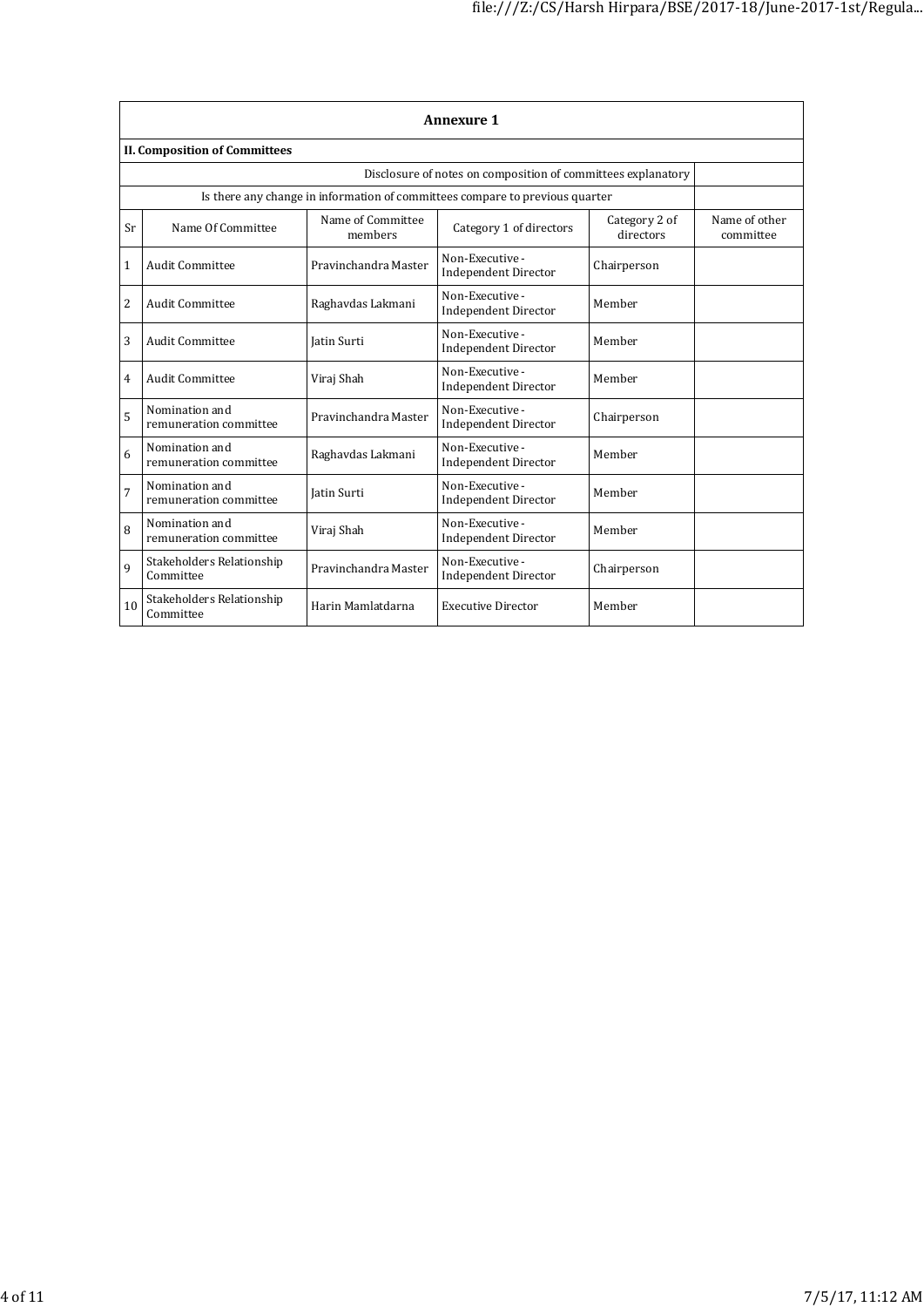|    | <b>Annexure 1</b>                            |                              |                                         |                            |                            |  |  |  |  |
|----|----------------------------------------------|------------------------------|-----------------------------------------|----------------------------|----------------------------|--|--|--|--|
|    | <b>II. Composition of Committees</b>         |                              |                                         |                            |                            |  |  |  |  |
| Sr | Name Of Committee                            | Name of Committee<br>members | Category 1 of directors                 | Category 2 of<br>directors | Name of other<br>committee |  |  |  |  |
| 11 | Stakeholders Relationship<br>Committee       | Dinesh Jain                  | <b>Executive Director</b>               | Member                     |                            |  |  |  |  |
| 12 | Corporate Social<br>Responsibility Committee | Pravinchandra Master         | Non-Executive -<br>Independent Director | Chairperson                |                            |  |  |  |  |
| 13 | Corporate Social<br>Responsibility Committee | Raghavdas Lakmani            | Non-Executive -<br>Independent Director | Member                     |                            |  |  |  |  |
| 14 | Corporate Social<br>Responsibility Committee | Jatin Surti                  | Non-Executive -<br>Independent Director | Member                     |                            |  |  |  |  |
| 15 | Corporate Social<br>Responsibility Committee | Viraj Shah                   | Non-Executive -<br>Independent Director | Member                     |                            |  |  |  |  |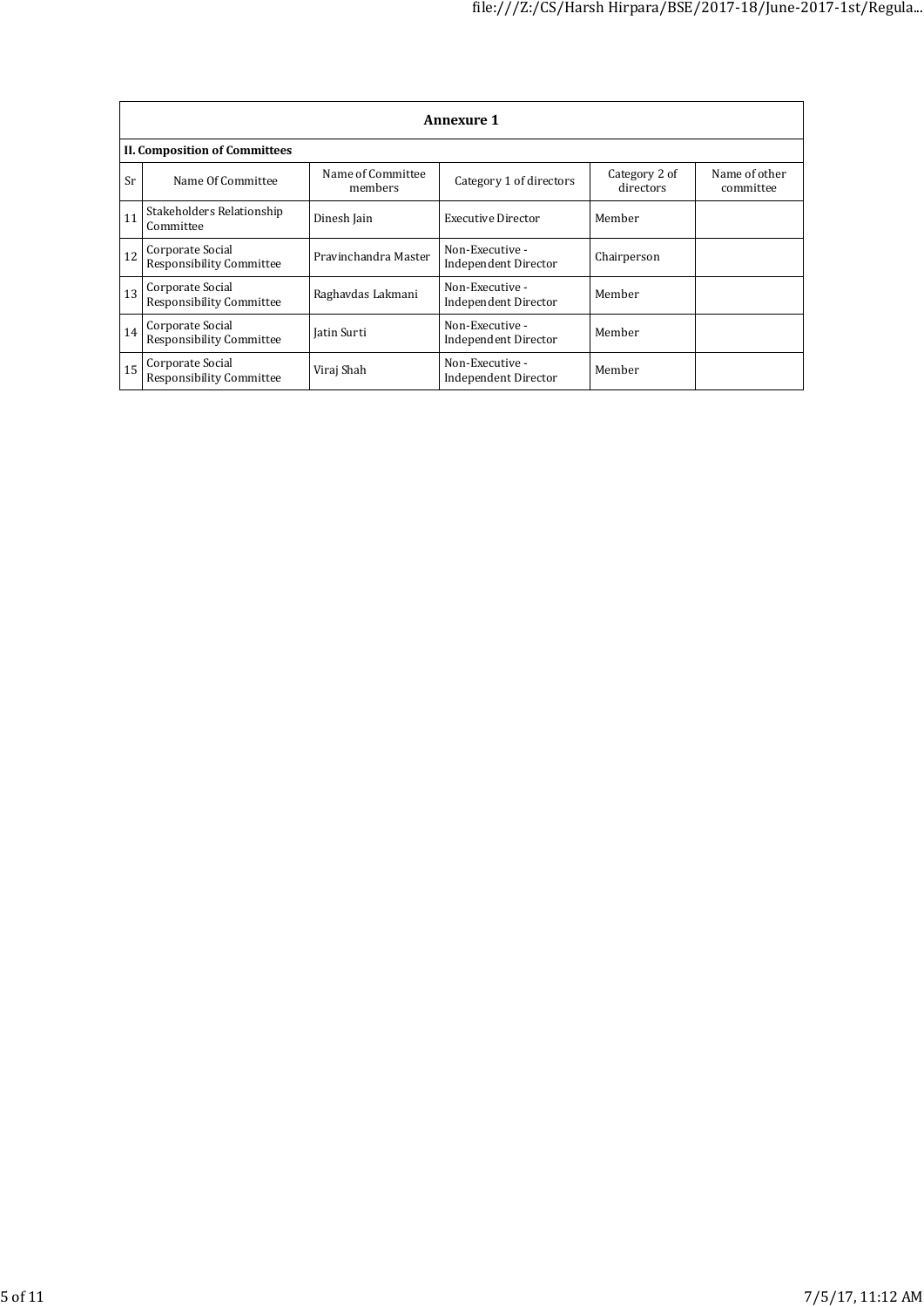|           | <b>Annexure 1</b>                                                |                                                       |                                                                |  |  |  |
|-----------|------------------------------------------------------------------|-------------------------------------------------------|----------------------------------------------------------------|--|--|--|
|           | <b>Annexure 1</b>                                                |                                                       |                                                                |  |  |  |
|           | III. Meeting of Board of Directors                               |                                                       |                                                                |  |  |  |
|           | Disclosure of notes on meeting of board of directors explanatory |                                                       |                                                                |  |  |  |
| <b>Sr</b> | Date(s) of meeting (if any) in the<br>previous quarter           | Date(s) of meeting (if any) in the<br>current quarter | Maximum gap between any two consecutive<br>(in number of days) |  |  |  |
|           | 14-02-2017                                                       |                                                       |                                                                |  |  |  |
| 2         |                                                                  | 30-05-2017                                            | 104                                                            |  |  |  |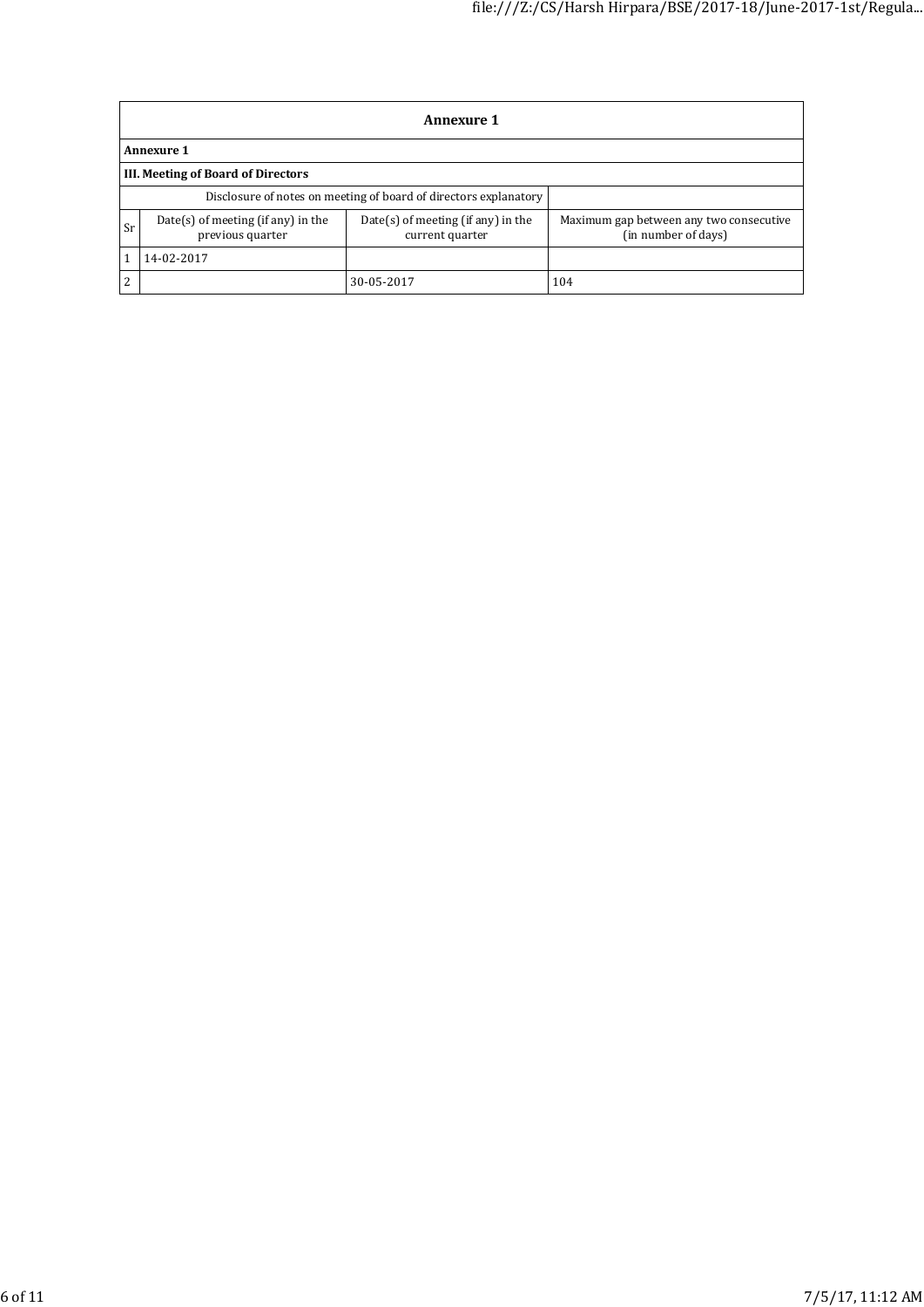|              | <b>Annexure 1</b>                                        |                                                                         |                                                     |                                           |                                                                        |                                                                                  |                               |  |  |
|--------------|----------------------------------------------------------|-------------------------------------------------------------------------|-----------------------------------------------------|-------------------------------------------|------------------------------------------------------------------------|----------------------------------------------------------------------------------|-------------------------------|--|--|
|              | <b>IV. Meeting of Committees</b>                         |                                                                         |                                                     |                                           |                                                                        |                                                                                  |                               |  |  |
|              | Disclosure of notes on meeting of committees explanatory |                                                                         |                                                     |                                           |                                                                        |                                                                                  |                               |  |  |
| <b>Sr</b>    | Name of<br>Committee                                     | Date $(s)$ of<br>meeting of the<br>committee in the<br>relevant quarter | Whether<br>requirement of<br>Quorum met<br>(Yes/No) | Requirement of<br>Quorum met<br>(details) | $Date(s)$ of<br>meeting of the<br>committee in the<br>previous quarter | Maximum gap<br>between any two<br>consecutive<br>meetings (in<br>number of days) | Name of<br>other<br>committee |  |  |
| $\mathbf{1}$ | Audit Committee                                          | 30-05-2017                                                              | Yes                                                 | $1/3$ rd or 2<br>whichever is<br>higher   | 14-02-2017                                                             | 104                                                                              |                               |  |  |
| 2            | Nomination and<br>remuneration<br>committee              | 30-05-2017                                                              | Yes                                                 |                                           |                                                                        |                                                                                  |                               |  |  |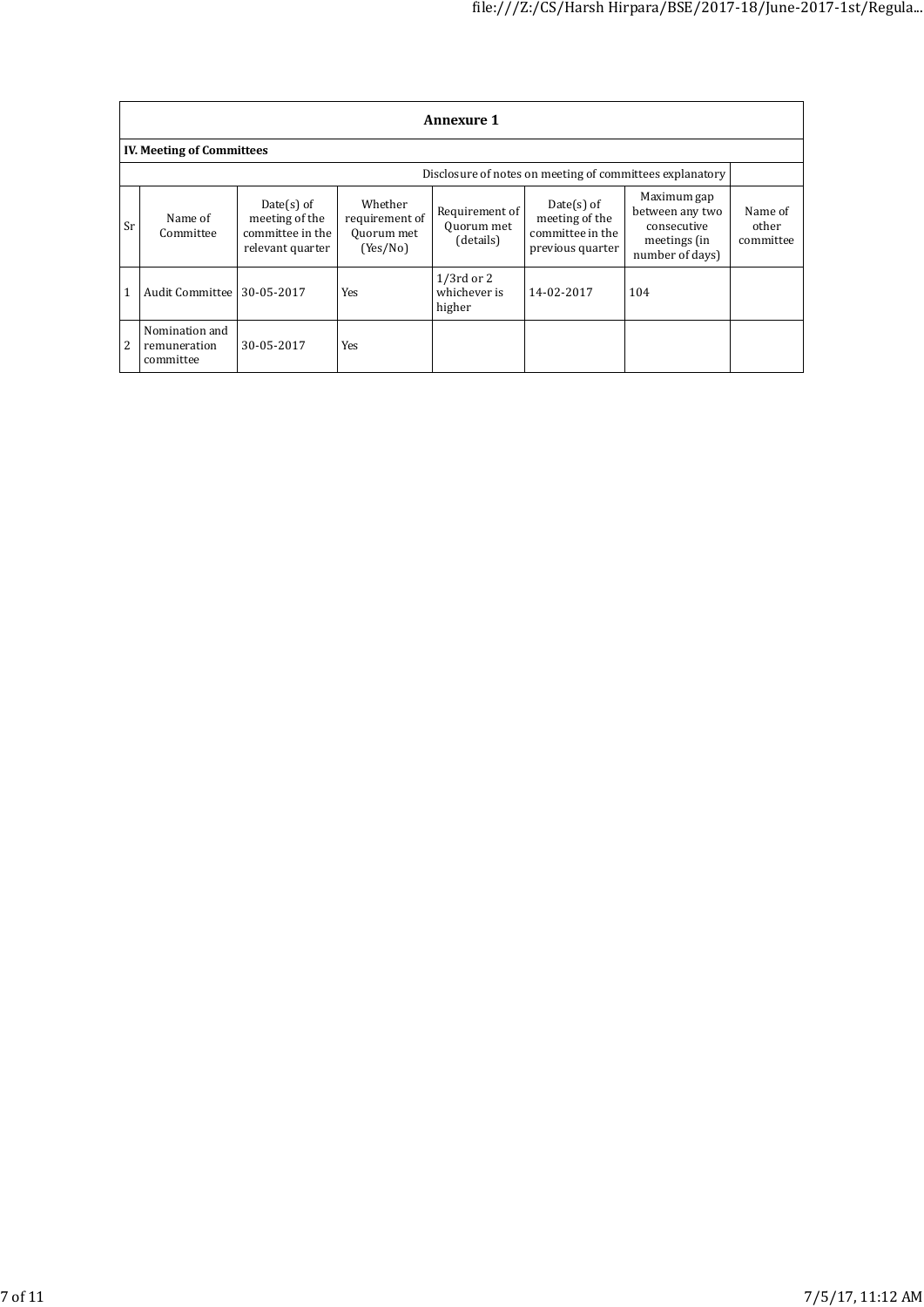|    | <b>Annexure 1</b>                                                                                         |                                  |                                                                    |  |  |  |
|----|-----------------------------------------------------------------------------------------------------------|----------------------------------|--------------------------------------------------------------------|--|--|--|
|    | <b>V. Related Party Transactions</b>                                                                      |                                  |                                                                    |  |  |  |
| Sr | Subject                                                                                                   | Compliance status<br>(Yes/No/NA) | If status is "No" details of non-<br>compliance may be given here. |  |  |  |
|    | Whether prior approval of audit committee obtained                                                        | Yes                              |                                                                    |  |  |  |
| 2  | Whether shareholder approval obtained for material RPT                                                    | NA                               |                                                                    |  |  |  |
|    | Whether details of RPT entered into pursuant to omnibus<br>approval have been reviewed by Audit Committee | Yes                              |                                                                    |  |  |  |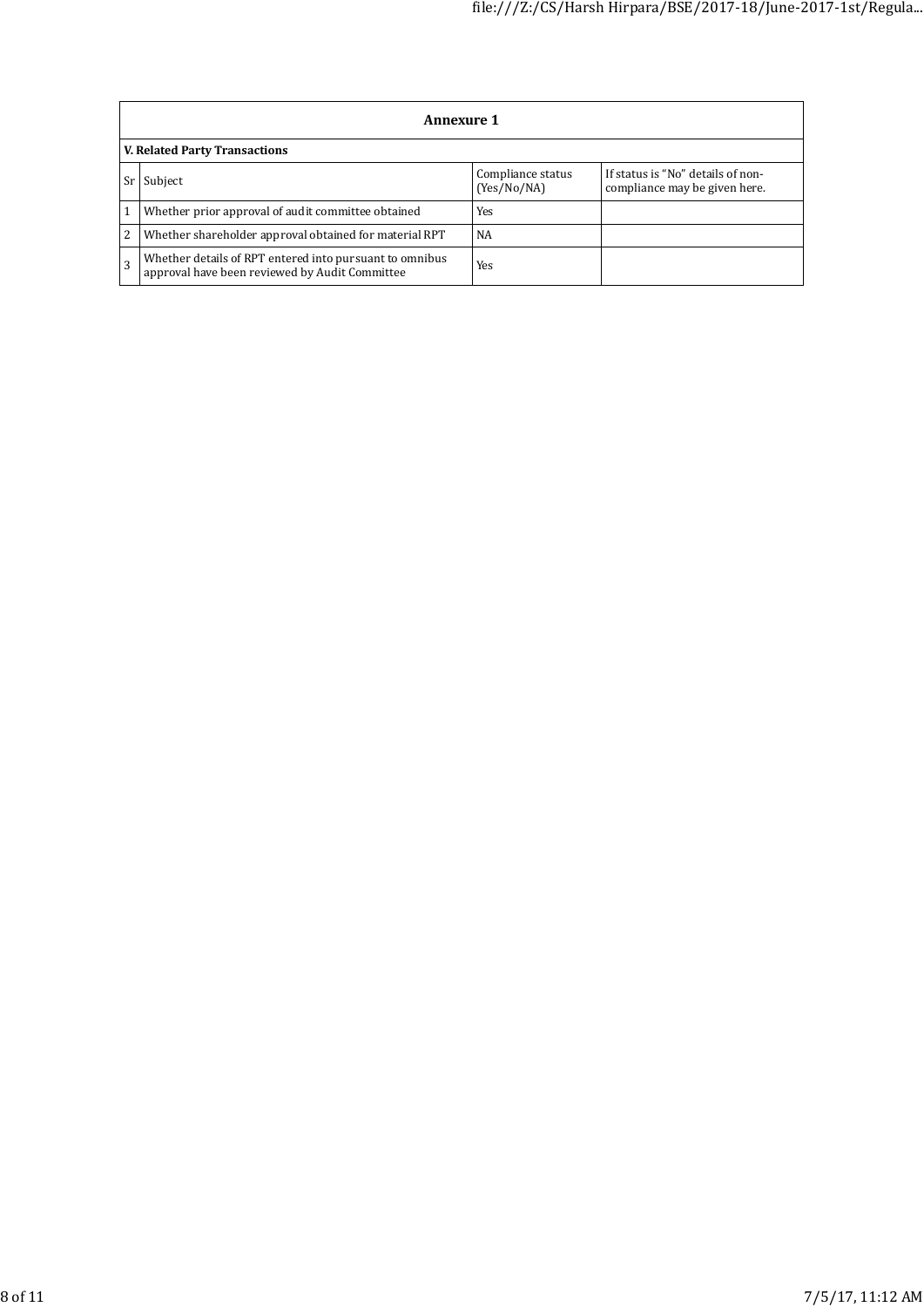|                | <b>Annexure 1</b>                                                                                                                                                                                                  |                               |  |  |  |
|----------------|--------------------------------------------------------------------------------------------------------------------------------------------------------------------------------------------------------------------|-------------------------------|--|--|--|
|                | <b>VI.</b> Affirmations                                                                                                                                                                                            |                               |  |  |  |
|                | Sr Subject                                                                                                                                                                                                         | Compliance status<br>(Yes/No) |  |  |  |
| $\mathbf{1}$   | The composition of Board of Directors is in terms of SEBI (Listing obligations and disclosure<br>requirements) Regulations, 2015                                                                                   | <b>Yes</b>                    |  |  |  |
| $\overline{2}$ | The composition of the following committees is in terms of SEBI(Listing obligations and disclosure<br>requirements) Regulations, 2015 a. Audit Committee                                                           | <b>Yes</b>                    |  |  |  |
| 3              | The composition of the following committees is in terms of SEBI(Listing obligations and disclosure<br>requirements) Regulations, 2015. b. Nomination & remuneration committee                                      | <b>Yes</b>                    |  |  |  |
| $\overline{4}$ | The composition of the following committees is in terms of SEBI(Listing obligations and disclosure<br>requirements) Regulations, 2015. c. Stakeholders relationship committee                                      | <b>Yes</b>                    |  |  |  |
| 5              | The composition of the following committees is in terms of SEBI(Listing obligations and disclosure<br>requirements) Regulations, 2015. d. Risk management committee (applicable to the top 100 listed<br>entities) | NA                            |  |  |  |
| 6              | The committee members have been made aware of their powers, role and responsibilities as specified<br>in SEBI (Listing obligations and disclosure requirements) Regulations, 2015.                                 | <b>Yes</b>                    |  |  |  |
| $\overline{7}$ | The meetings of the board of directors and the above committees have been conducted in the manner<br>as specified in SEBI (Listing obligations and disclosure requirements) Regulations, 2015.                     | Yes                           |  |  |  |
| 8              | This report and/or the report submitted in the previous quarter has been placed before Board of<br>Directors.                                                                                                      | Yes                           |  |  |  |